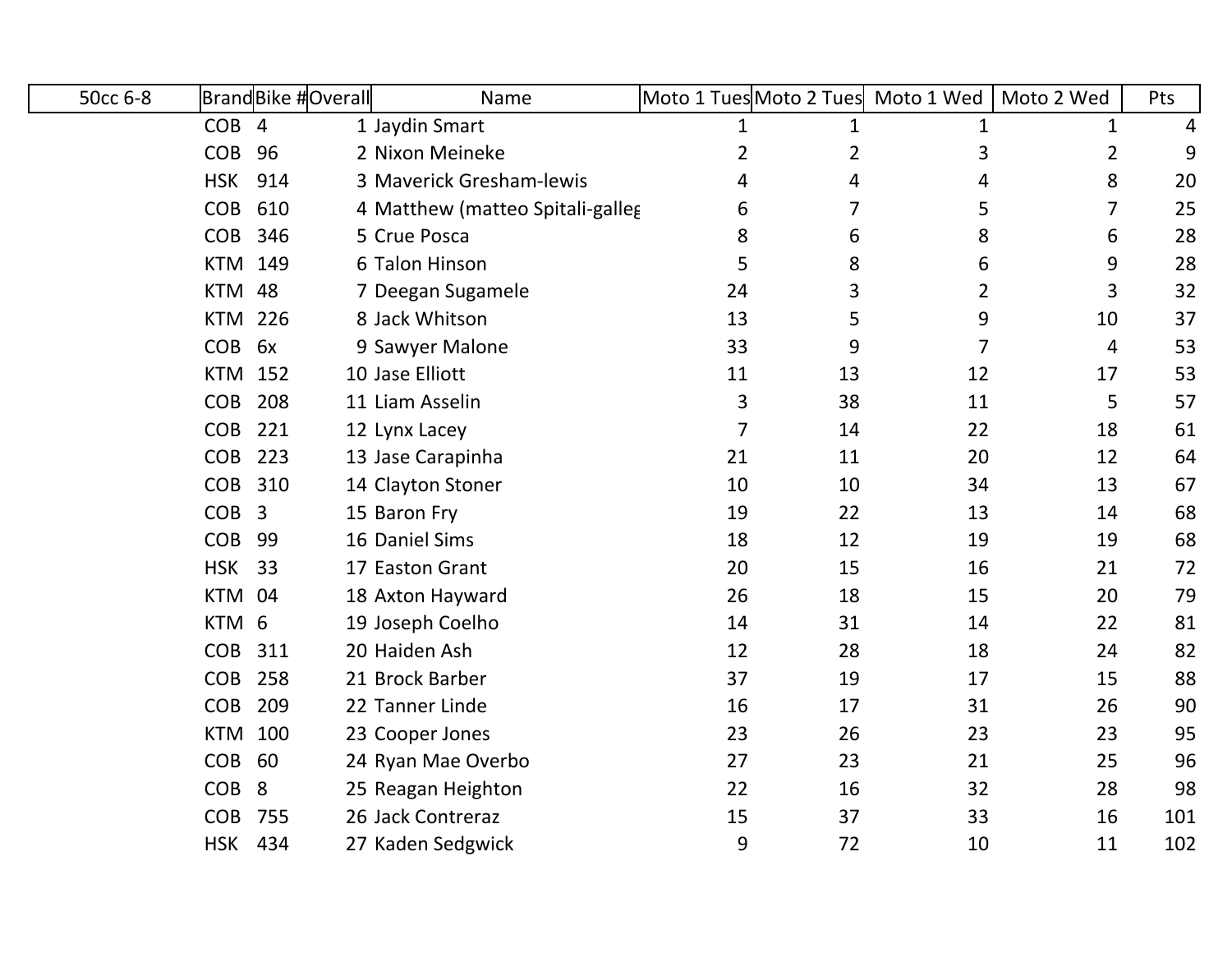| <b>COB</b>       | 96x             | 28 Cayden Cornelius  | 29 | 27 | 24 | 27 | 107 |
|------------------|-----------------|----------------------|----|----|----|----|-----|
| <b>HSK</b>       | 199             | 29 Levi Burton       | 30 | 24 | 26 | 29 | 109 |
|                  | <b>KTM 822x</b> | 30 Lily Davis        | 31 | 25 | 25 | 30 | 111 |
| KTM 40           |                 | 31 James Ellis       | 32 | 33 | 30 | 31 | 126 |
| <b>KTM 95</b>    |                 | 32 Austin Tilley     | 28 | 29 | 35 | 34 | 126 |
| <b>KTM 162</b>   |                 | 33 Corbin Scheller   | 34 | 35 | 27 | 32 | 128 |
| COB <sub>7</sub> |                 | 34 Sienna Oleary     | 36 | 36 | 29 | 33 | 134 |
| COB 246          |                 | 35 Enzo Posca        | 39 | 34 | 28 | 35 | 136 |
| <b>COB</b>       | 112             | 36 Ethan Holland     | 17 | 20 | 72 | 72 | 181 |
| COB 139          |                 | 37 Bobby Zingg       | 25 | 21 | 72 | 72 | 190 |
| <b>HSK 953</b>   |                 | 38 Travis Steward Ii | 35 | 32 | 72 | 72 | 211 |
| YAM 4            |                 | 39 Waylon Dosh       | 38 | 30 | 72 | 72 | 212 |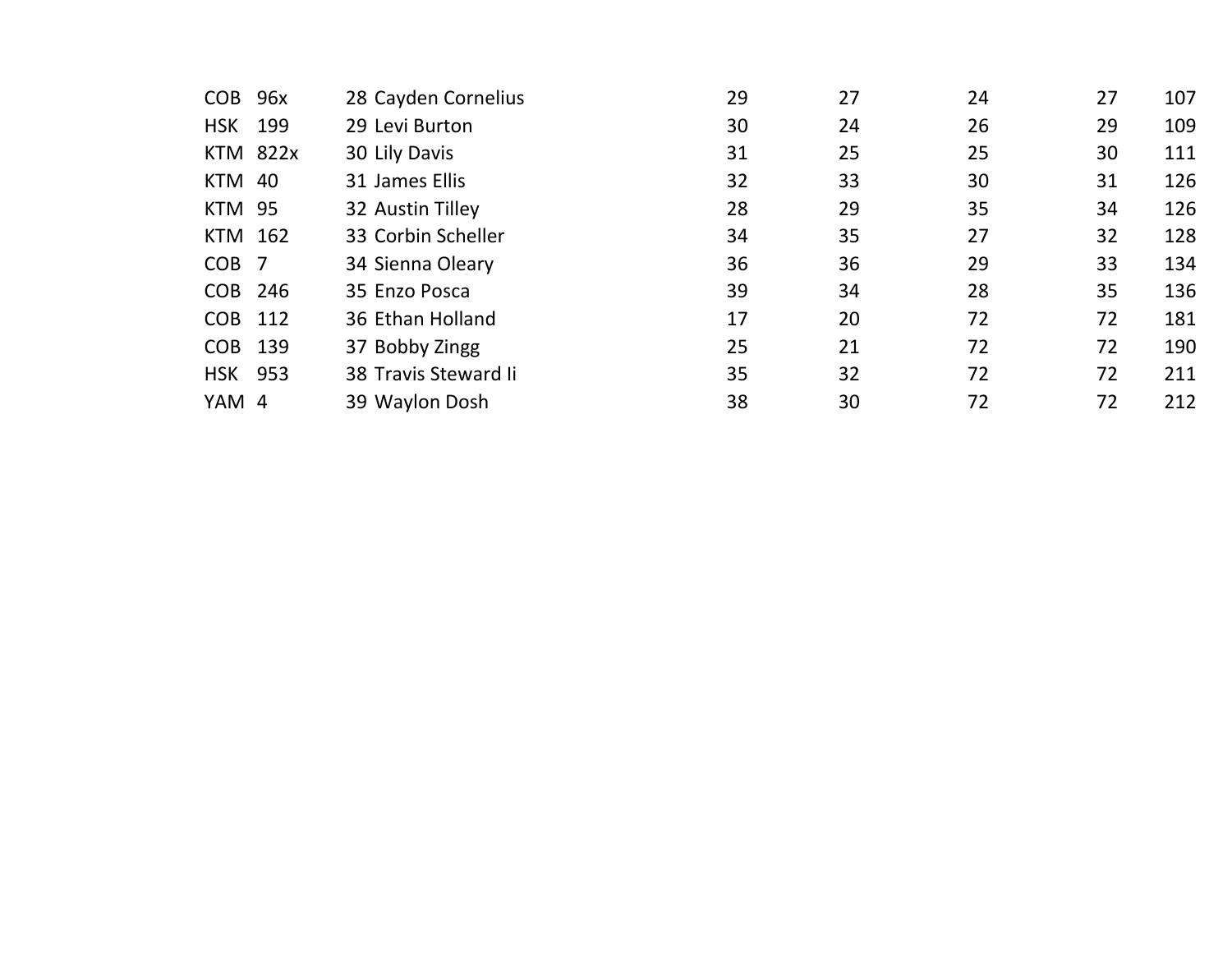| 65cc 7-9 |                | <b>BrandBike #Overall</b> | Name                              | <b>Main Tues</b> | Main Wed       | Points |
|----------|----------------|---------------------------|-----------------------------------|------------------|----------------|--------|
|          | KTM 3          |                           | 1 Chase Brennan                   | $\overline{2}$   | 1              | 3      |
|          | <b>GAS</b>     | 22                        | 2 Alex Campigli                   | 1                | 2              | 3      |
|          | <b>COB</b>     | $\overline{4}$            | 3 Jaydin Smart                    | 3                | 3              | 6      |
|          | <b>KTM</b>     | 18                        | 4 Sawyer Gieck                    | 4                | $\overline{4}$ | 8      |
|          | <b>HSK</b>     | 15                        | 5 Krayvin Erl                     | 5                | 6              | 11     |
|          | <b>GAS</b>     | 421                       | 6 Braxton Baldock                 | 9                | 5              | 14     |
|          | <b>GAS</b>     | 24                        | 7 Eidan Steinbrecher              | 6                | 9              | 15     |
|          | <b>KTM 416</b> |                           | 8 Logan Olberg                    | 8                | 10             | 18     |
|          | KTM 57x        |                           | 9 Ryan Stice                      | $\overline{7}$   | 11             | 18     |
|          | <b>KTM 365</b> |                           | 10 Hawkins Campbell               | 12               | 8              | 20     |
|          | KTM 25x        |                           | 11 Konner Vargas                  | 13               | 13             | 26     |
|          | GAS 6          |                           | 12 Jordan Johnson                 | 15               | 14             | 29     |
|          | <b>HSK</b>     | 612                       | 13 Cruz Russell                   | 16               | 15             | 31     |
|          | <b>HSK</b>     | 830                       | 14 Rayce Mattson                  | 22               | 12             | 34     |
|          | <b>KTM 10</b>  |                           | 15 Noah Kovarik                   | 17               | 17             | 34     |
|          | <b>KTM 446</b> |                           | 16 Jaden Posca                    | 18               | 20             | 38     |
|          | <b>HSK</b>     | 25                        | 17 Donovan Wey                    | 23               | 16             | 39     |
|          | <b>KTM 63</b>  |                           | 18 Alden Farmer                   | 19               | 22             | 41     |
|          | <b>GAS</b>     | 613                       | 19 Kaiden Wieland                 | 11               | 30             | 41     |
|          | <b>COB</b>     | 610                       | 20 Matthew (matteo Spitali-galleg | 21               | 24             | 45     |
|          | KTM 77x        |                           | 21 Ian Passno                     | 25               | 21             | 46     |
|          | <b>YAM 719</b> |                           | 22 Tatum Leyba                    | 29               | 18             | 47     |
|          | <b>KTM 92</b>  |                           | 23 Mason Wiggins                  | 24               | 23             | 47     |
|          | <b>KTM 357</b> |                           | 24 Gunner Culver                  | 27               | 26             | 53     |
|          | <b>KTM 541</b> |                           | 25 Jack Ryan Duff                 | 36               | 19             | 55     |
|          | <b>KTM 58</b>  |                           | 26 Keegan West                    | 28               | 27             | 55     |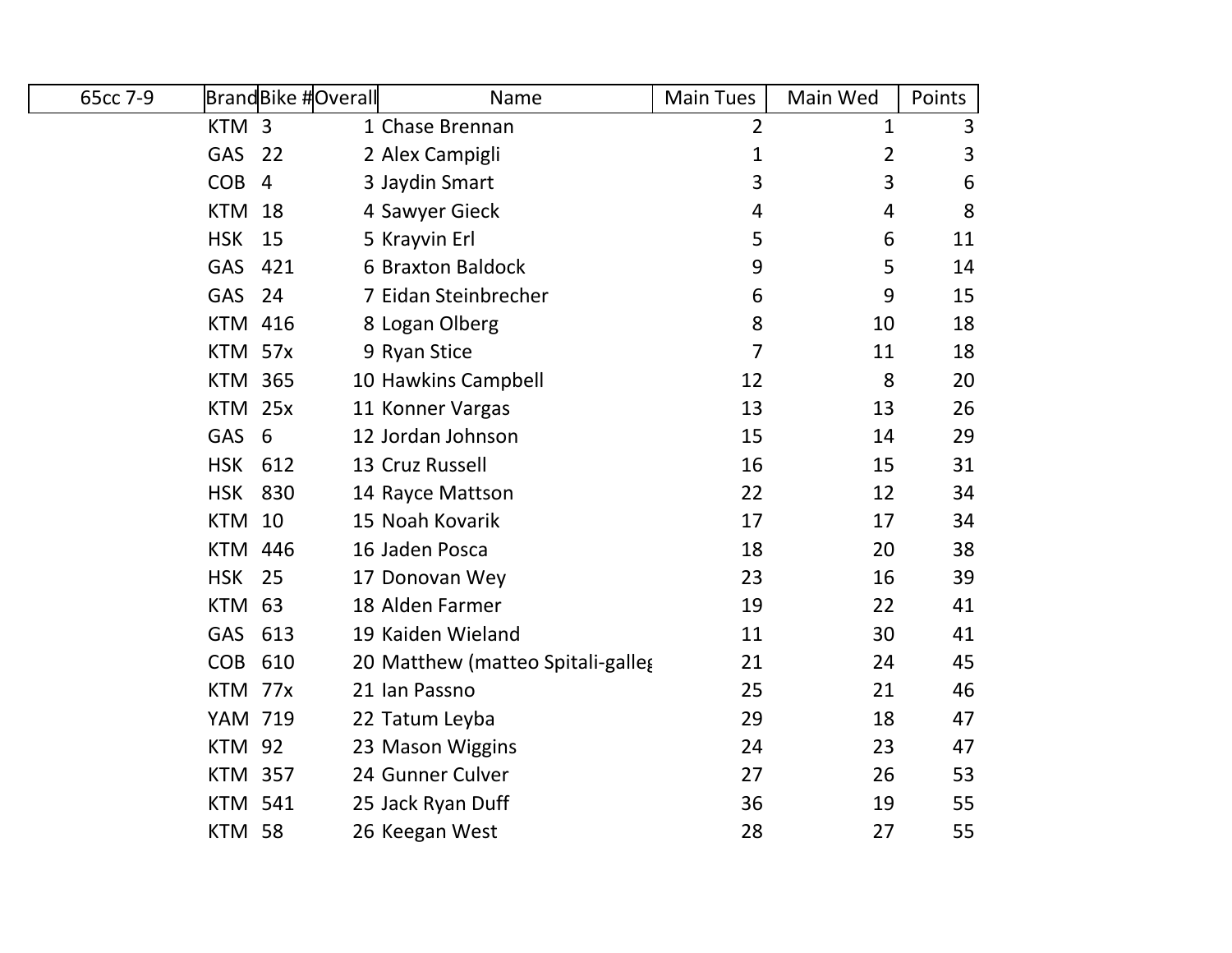| KTM            | 141  | 27 Deegan Willingham         | 20 | 38 | 58  |
|----------------|------|------------------------------|----|----|-----|
| <b>HSK</b>     | 914  | 28 Maverick Gresham-lewis    | 35 | 25 | 60  |
| <b>HSK</b>     | 706  | 29 Cole Johnson              | 26 | 36 | 62  |
| <b>KTM</b>     | 214  | <b>30 Albert Rittenhouse</b> | 30 | 33 | 63  |
| <b>KTM</b>     | 48   | 31 Deegan Sugamele           | 37 | 28 | 65  |
| <b>HSK</b>     | 87   | 32 Ridge Lehman              | 34 | 31 | 65  |
| <b>HSK</b>     | 68   | 33 Konner Wolfe              | 60 | 7  | 67  |
| <b>KTM</b>     | 222  | 34 Michle Smith              | 10 | 88 | 98  |
| <b>KTM</b>     | 405  | 35 Levi Henry                | 14 | 88 | 102 |
| <b>KTM</b>     | 42   | 36 Mason Magdaleno           | 88 | 29 | 117 |
| <b>GAS</b>     | 212  | 37 Braeden Baker             | 31 | 88 | 119 |
| <b>HSK</b>     | 447  | 39 Janos Mijo                | 88 | 32 | 120 |
| <b>COB</b>     | 208  | 38 Liam Asselin              | 32 | 88 | 120 |
| <b>KTM</b>     | 25   | 40 Koa Sheetz                | 33 | 88 | 121 |
| YAM 924        |      | 41 Parker Geissinger         | 88 | 34 | 122 |
| KTM            | 822x | 42 Lily Davis                | 88 | 35 | 123 |
| <b>COB</b>     | 223  | 43 Jase Carapinha            | 88 | 37 | 125 |
| <b>KTM</b>     | 833  | 44 Nixyn Derrico             | 60 | 88 | 148 |
| <b>KTM 226</b> |      | 45 Jack Whitson              | 60 | 88 | 148 |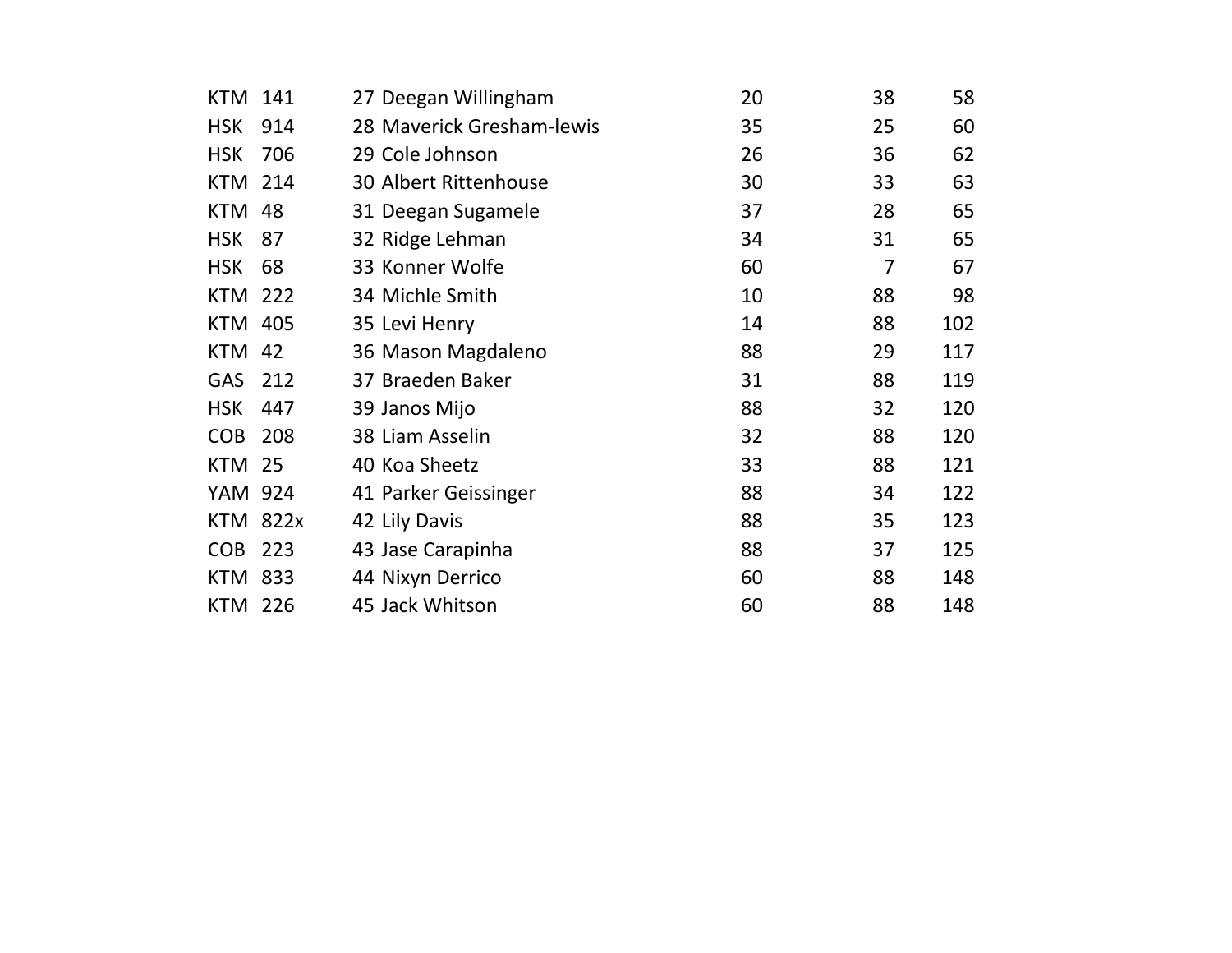| 65cc 10-11 |                  | <b>BrandBike #Overall</b> | Name                | <b>Final Tues</b> | <b>Final Wed</b> | Points         |
|------------|------------------|---------------------------|---------------------|-------------------|------------------|----------------|
|            | <b>HSK</b>       | $\overline{5}$            | 1 Maddox Temmerma   | $\mathbf{1}$      | 1                | $\overline{2}$ |
|            | <b>GAS</b>       | 55                        | 2 Ryder D' Arrigo   | 2                 | $\overline{2}$   | 4              |
|            | <b>KTM</b>       | 44                        | 3 Nolan Ford        | 3                 | 3                | 6              |
|            | <b>GAS</b>       | 35                        | 4 Dane Pappas       | 5                 | $\overline{4}$   | 9              |
|            | <b>KTM 133</b>   |                           | 5 Brady Landon      | 6                 | 5                | 11             |
|            | <b>HSK</b>       | 115                       | 6 Braxtyn Mes       | 4                 | 10               | 14             |
|            | <b>KTM</b>       | 196                       | 7 Dylan Graham      | 8                 | 7                | 15             |
|            | <b>KTM 57</b>    |                           | 8 Jamison Posca     | 10                | 6                | 16             |
|            | <b>HSK</b>       | 205                       | 9 Bronx Grundy      | $\overline{7}$    | 9                | 16             |
|            | <b>HSK</b>       | 127                       | 10 Landon Schweiger | 12                | 8                | 20             |
|            | <b>GAS</b>       | 911                       | 11 Chyson Wagner    | 11                | 11               | 22             |
|            | <b>KTM</b>       | 335                       | 12 Kalvin Roberts   | 14                | 15               | 29             |
|            | <b>HSK</b>       | 49                        | 13 Jake Rutland     | 18                | 12               | 30             |
|            | <b>COB</b>       | 211                       | 14 Parker Trujillo  | 9                 | 21               | 30             |
|            | <b>GAS</b>       | 528                       | 15 Jaxon Mccarthy   | 16                | 17               | 33             |
|            | GAS              | 333                       | 16 Michael England  | 22                | 14               | 36             |
|            | <b>GAS</b>       | 214                       | 17 Dennis Allen     | 21                | 16               | 37             |
|            | <b>KTM 101</b>   |                           | 18 Mowgli Roe       | 13                | 24               | 37             |
|            | GAS              | 96                        | 19 Rodrigo Rangel   | 20                | 20               | 40             |
|            | <b>KTM 838</b>   |                           | 20 Tyler Grove      | 23                | 18               | 41             |
|            | <b>KTM</b>       | 255                       | 21 Justin Turner    | 17                | 25               | 42             |
|            | <b>KTM 626</b>   |                           | 22 Blake Hall       | 19                | 30               | 49             |
|            | <b>YAM 254</b>   |                           | 23 Luke Hanson      | 15                | 36               | 51             |
|            | <b>KTM 919</b>   |                           | 24 Roczen Sumners   | 29                | 23               | 52             |
|            | YAM <sub>2</sub> |                           | 25 Talon Carmody    | 25                | 27               | 52             |
|            | <b>HSK</b>       | 520                       | 26 Jax Tamulevich   | 27                | 29               | 56             |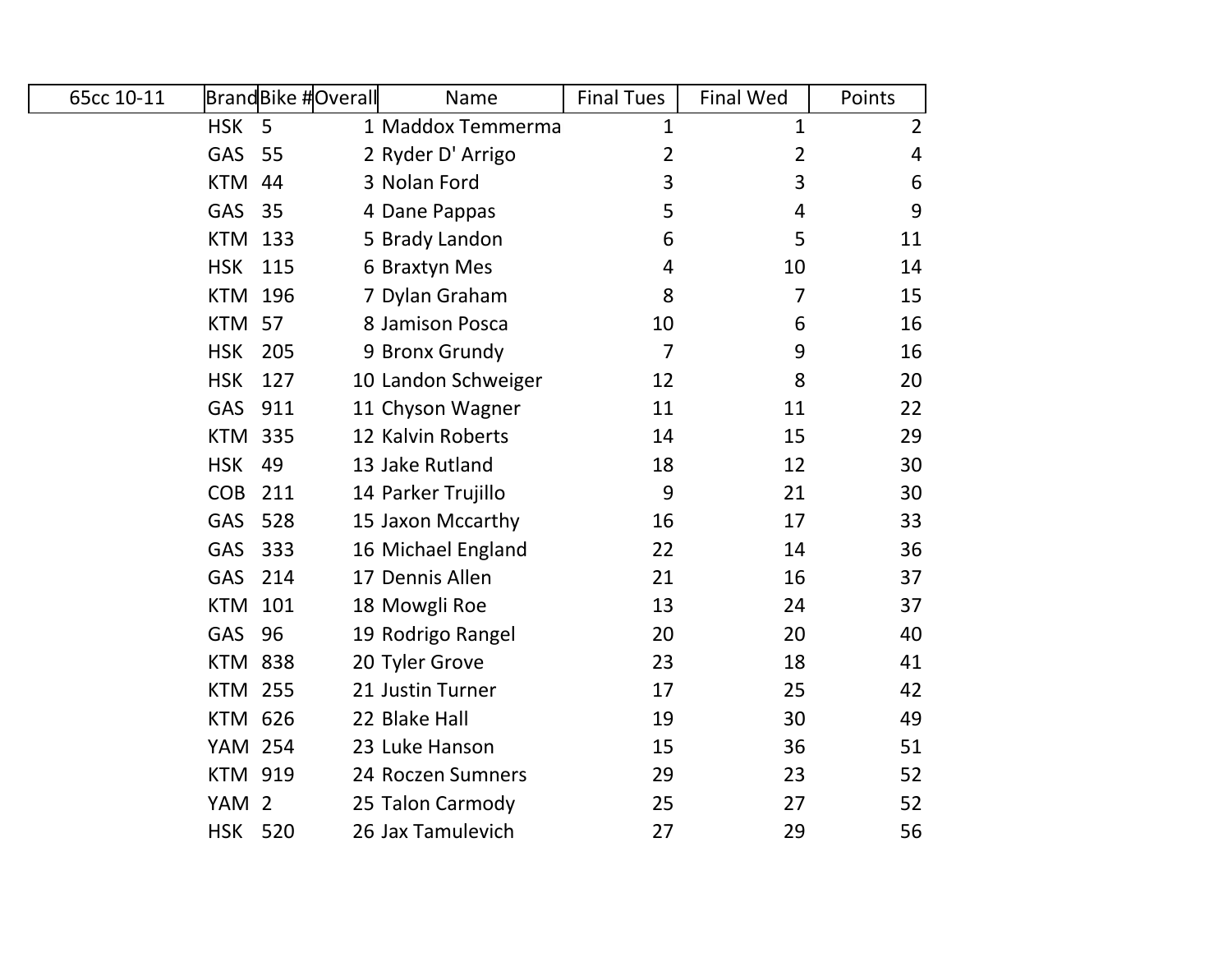| YAM 124        |     | 27 Caleb Tetangco        | 32 | 26 | 58  |
|----------------|-----|--------------------------|----|----|-----|
| KTM 10x        |     | 28 Trent Downing         | 26 | 32 | 58  |
| GAS 139        |     | 29 Shane Sager           | 37 | 22 | 59  |
| YAM            | -68 | 30 Wyatt Berrington      | 31 | 28 | 59  |
| <b>KTM 26</b>  |     | 31 Jagger Hand           | 28 | 31 | 59  |
| <b>YAM 27</b>  |     | 32 Wyatt Grant           | 48 | 13 | 61  |
| <b>KTM</b>     | 180 | 33 Reed Meineke          | 24 | 39 | 63  |
| <b>KTM</b>     | 169 | 34 Memphis Arredondo     | 33 | 33 | 66  |
| <b>HSK 777</b> |     | 35 Tyler Burton          | 48 | 19 | 67  |
| YAM            | 471 | 36 Christian Baker-crest | 35 | 34 | 69  |
| KTM 138        |     | 37 Carmine Sanguinetti   | 38 | 35 | 73  |
| <b>KTM 425</b> |     | 38 Shawn Howe            | 34 | 48 | 82  |
| GAS 456        |     | 39 Dixon Brent           | 30 | 76 | 106 |
| <b>KTM</b>     | 163 | 40 Cameron Scheller      | 36 | 76 | 112 |
| YAM 84         |     | 41 Jonty Seitz           | 76 | 37 | 113 |
| KTM 305        |     | 42 Seth Herrmann         | 76 | 38 | 114 |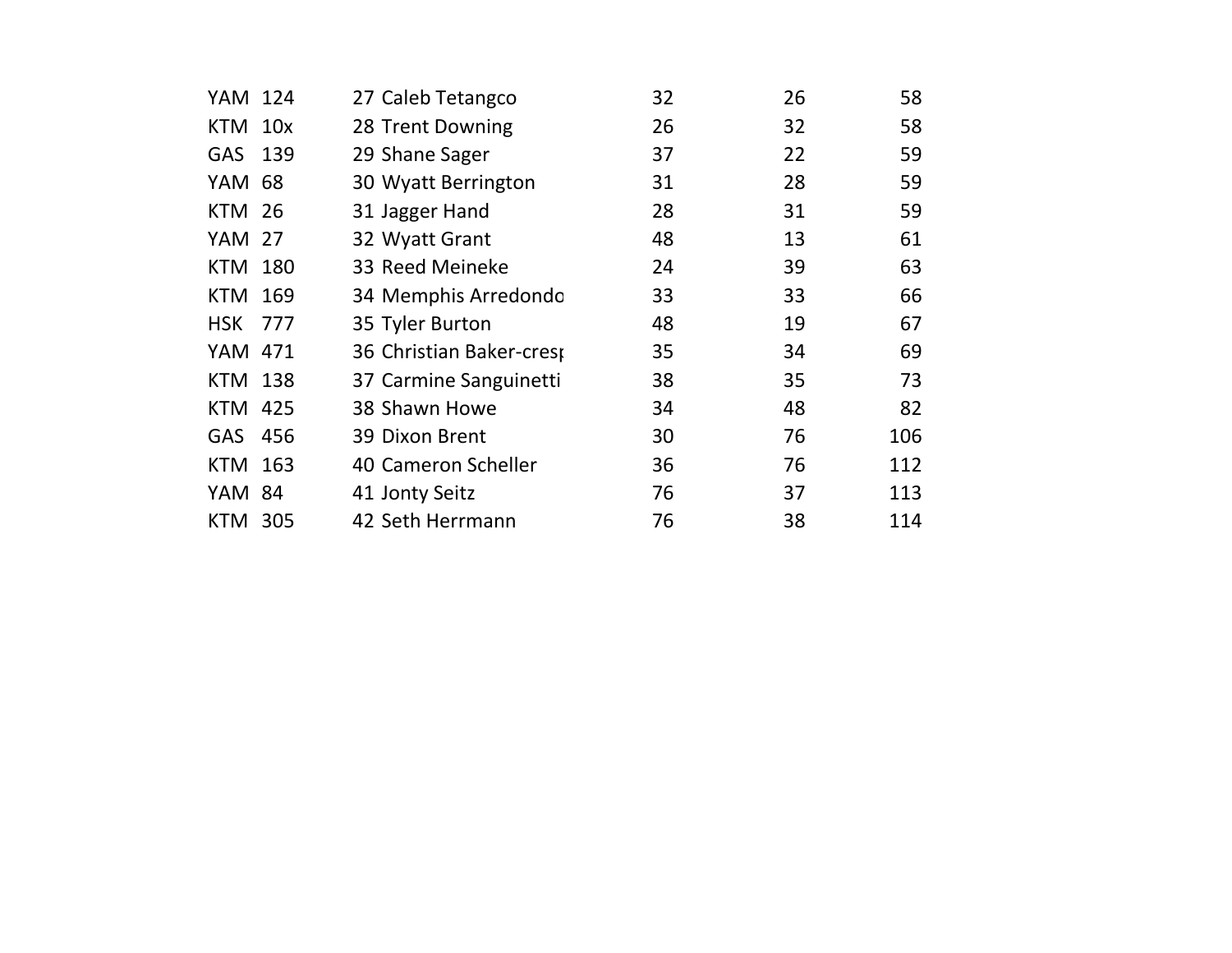| 65cc Open      | BrandBike #Overall | Name                  | <b>Final Tues</b> | <b>Final Wed</b> | Points |
|----------------|--------------------|-----------------------|-------------------|------------------|--------|
| <b>KTM 44</b>  |                    | 1 Nolan Ford          | 3                 | $\overline{2}$   | 5      |
| <b>HSK</b>     | 115                | 2 Braxtyn Mes         | $\overline{2}$    | 4                | 6      |
| <b>HSK</b>     | 5                  | 3 Maddox Temmerma     | 1                 | 5                | 6      |
| GAS            | 22                 | 4 Alex Campigli       | 6                 | 3                | 9      |
| <b>GAS</b>     | 55                 | 5 Ryder D' Arrigo     | 12                | 1                | 13     |
| KTM 3          |                    | 6 Chase Brennan       | 8                 | 6                | 14     |
| <b>KTM</b>     | 18                 | 7 Sawyer Gieck        | $\overline{7}$    | 7                | 14     |
| <b>GAS</b>     | 421                | 8 Braxton Baldock     | 4                 | 12               | 16     |
| <b>KTM</b>     | 57                 | 9 Jamison Posca       | 10                | 9                | 19     |
| <b>GAS</b>     | 24                 | 10 Eidan Steinbrecher | 13                | 8                | 21     |
| <b>KTM</b>     | 133                | 11 Brady Landon       | 11                | 10               | 21     |
| <b>HSK</b>     | 205                | 12 Bronx Grundy       | 15                | 11               | 26     |
| <b>COB</b>     | 211                | 13 Parker Trujillo    | 14                | 14               | 28     |
|                | <b>KTM 196</b>     | 14 Dylan Graham       | 17                | 13               | 30     |
|                | <b>KTM 365</b>     | 15 Hawkins Campbell   | 18                | 15               | 33     |
| <b>GAS</b>     | 911                | 16 Chyson Wagner      | 20                | 19               | 39     |
| <b>HSK</b>     | 830                | 17 Rayce Mattson      | 19                | 22               | 41     |
| <b>HSK</b>     | 127                | 18 Landon Schweiger   | 22                | 21               | 43     |
| KTM 57x        |                    | 19 Ryan Stice         | 29                | 17               | 46     |
| <b>KTM 255</b> |                    | 20 Justin Turner      | 24                | 23               | 47     |
| <b>HSK</b>     | 49                 | 21 Jake Rutland       | 28                | 20               | 48     |
| <b>KTM</b>     | 101                | 22 Mowgli Roe         | 21                | 27               | 48     |
| <b>GAS</b>     | 96                 | 23 Rodrigo Rangel     | 25                | 24               | 49     |
|                | <b>KTM 416</b>     | 24 Logan Olberg       | 38                | 16               | 54     |
| <b>HSK</b>     | 612                | 25 Cruz Russell       | 31                | 25               | 56     |
| GAS            | 528                | 26 Jaxon Mccarthy     | 32                | 26               | 58     |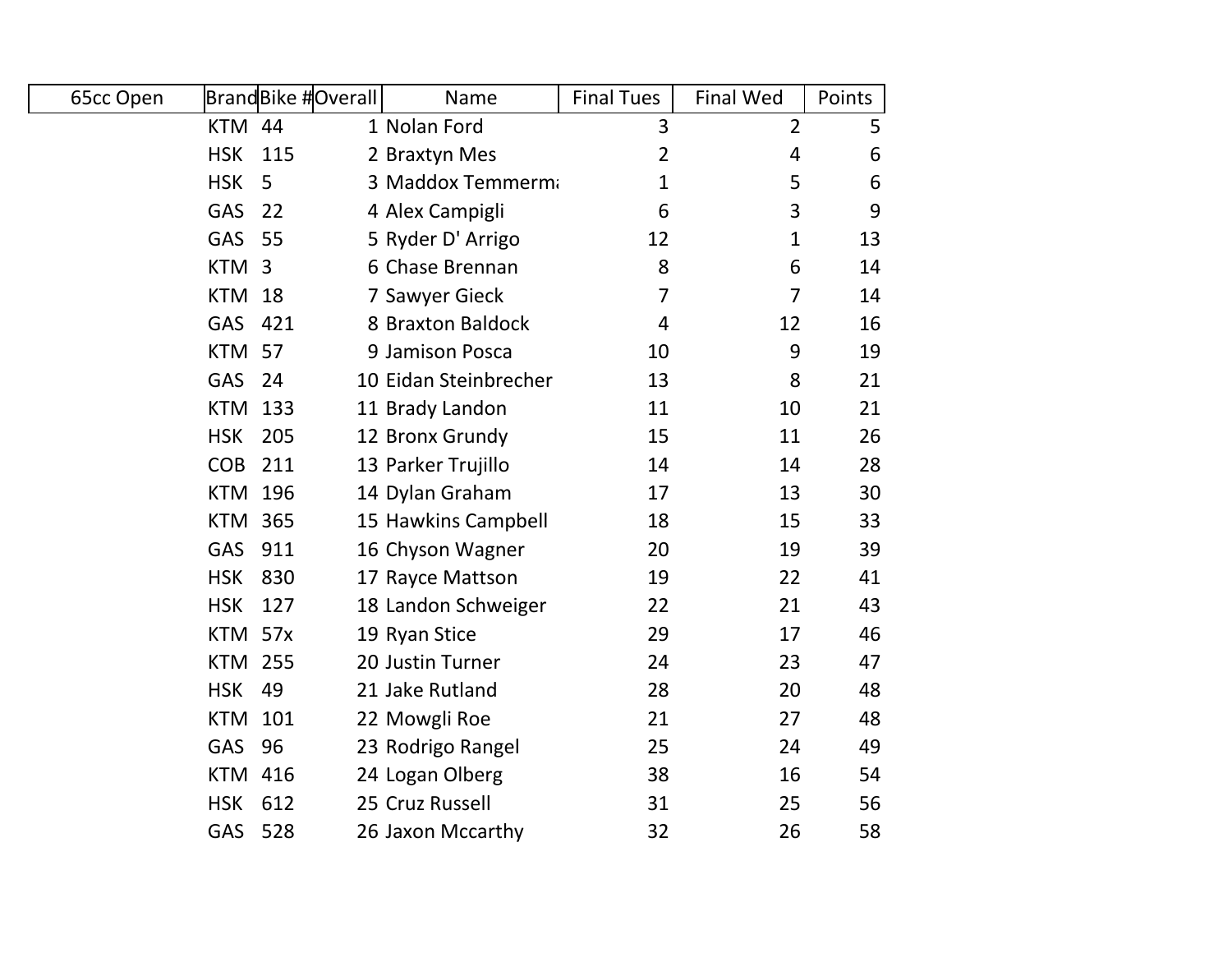| <b>KTM</b>     | 10  | 27 Noah Kovarik   | 36  | 30  | 66  |
|----------------|-----|-------------------|-----|-----|-----|
| <b>KTM</b>     | 63  | 28 Alden Farmer   | 34  | 34  | 68  |
| <b>COB</b>     | 4   | 29 Jaydin Smart   | 5   | 80  | 85  |
| GAS            | 35  | 30 Dane Pappas    | 9   | 80  | 89  |
| YAM            | 27  | 31 Wyatt Grant    | 16  | 80  | 96  |
| <b>HSK</b>     | 15  | 32 Krayvin Erl    | 80  | 28  | 108 |
| <b>KTM</b>     | 25x | 33 Konner Vargas  | 108 | 18  | 126 |
| <b>KTM</b>     | 335 | 34 Kalvin Roberts | 23  | 108 | 131 |
| <b>HSK</b>     | 777 | 35 Tyler Burton   | 26  | 108 | 134 |
| <b>KTM</b>     | 838 | 36 Tyler Grove    | 27  | 108 | 135 |
| KTM            | 305 | 37 Seth Herrmann  | 108 | 29  | 137 |
| <b>YAM 254</b> |     | 38 Luke Hanson    | 30  | 108 | 138 |
| <b>HSK</b>     | 25  | 39 Donovan Wey    | 108 | 31  | 139 |
| GAS            | 6   | 40 Jordan Johnson | 108 | 32  | 140 |
| <b>HSK</b>     | 520 | 41 Jax Tamulevich | 108 | 33  | 141 |
| GAS            | 613 | 42 Kaiden Wieland | 33  | 108 | 141 |
| <b>COB</b>     | 208 | 43 Liam Asselin   | 35  | 108 | 143 |
| <b>KTM</b>     | 222 | 44 Michle Smith   | 37  | 108 | 145 |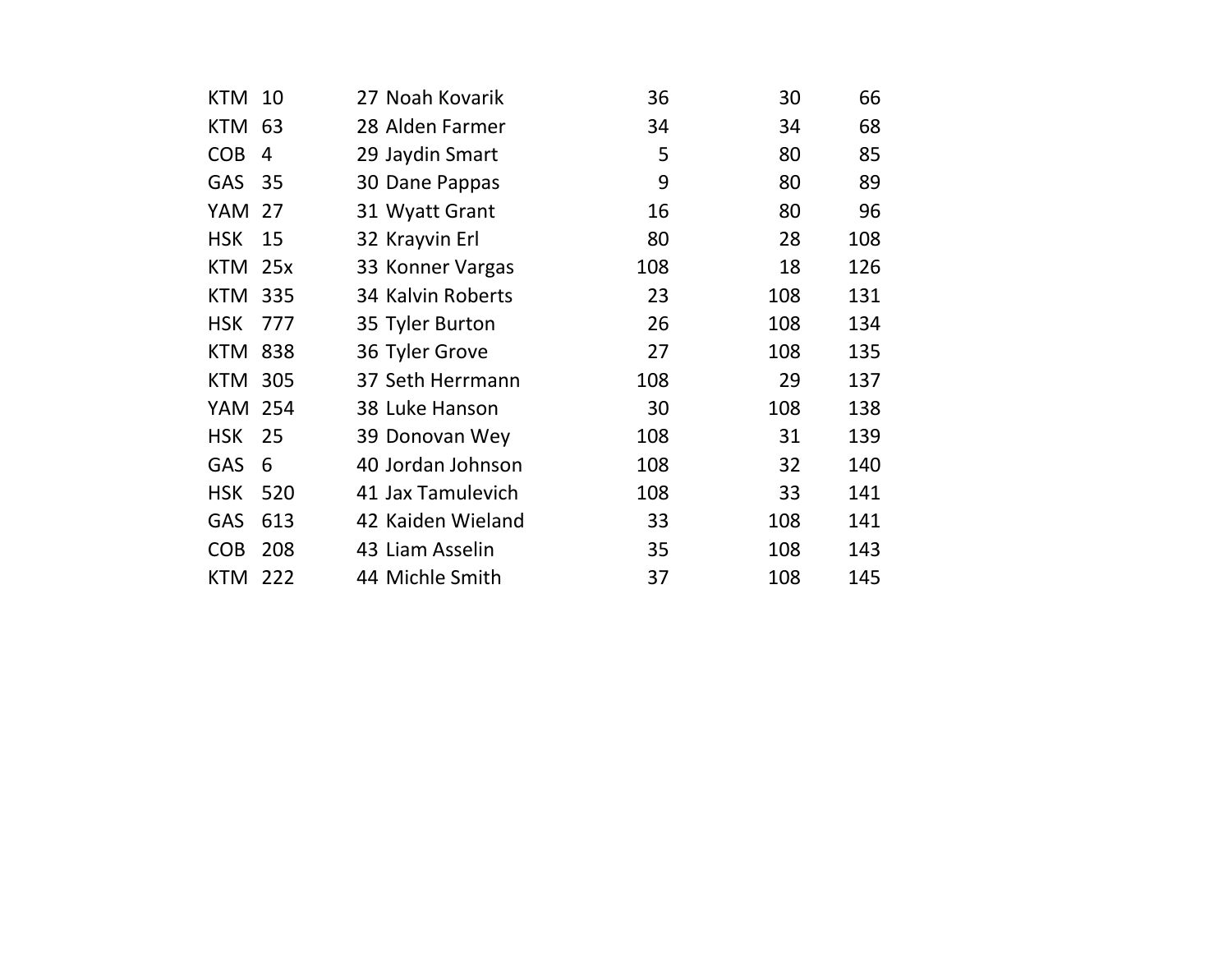| 85cc 10-12 |                | <b>BrandBike #Overall</b> | Name                | <b>Final Tues</b> | <b>Final Wed</b> | Points         |
|------------|----------------|---------------------------|---------------------|-------------------|------------------|----------------|
|            | <b>HSK</b>     | 277                       | 1 Vincent Wey       | $\mathbf{1}$      | $\mathbf{1}$     | $\overline{2}$ |
|            | GAS            | 26                        | 2 Carson Wood       | $\overline{2}$    | 3                | 5              |
|            | <b>KTM 444</b> |                           | 3 Wyatt Duff        | 4                 | $\overline{2}$   | 6              |
|            | <b>YAM 247</b> |                           | 4 Wyatt Thurman     | 3                 | 5                | 8              |
|            | <b>HSK</b>     | 123                       | 5 Jacob Garcia      | 6                 | 8                | 14             |
|            | <b>KTM</b>     | 87                        | 6 Grayson Townsend  | 9                 | 6                | 15             |
|            | <b>KTM</b>     | 39                        | 7 Aidan Zingg       | 8                 | $\overline{7}$   | 15             |
|            | <b>KTM</b>     | $\overline{7}$            | 8 Tristan Prueitt   | 14                | 4                | 18             |
|            | <b>KTM 323</b> |                           | 9 Ries Seeba        | 5                 | 13               | 18             |
|            | <b>KAW 877</b> |                           | 10 Ryder Ellis      | 11                | 9                | 20             |
|            | <b>GAS</b>     | 21                        | 11 Talan Staggs     | 10                | 11               | 21             |
|            | <b>GAS</b>     | 37                        | 12 Drew Marson      | 15                | 12               | 27             |
|            | <b>YAM 335</b> |                           | 13 Ryder Holland    | 12                | 15               | 27             |
|            | <b>KTM 209</b> |                           | 14 Wyatt Roysdon    | 13                | 17               | 30             |
|            | <b>HSK</b>     | 224                       | 15 Amari Arnold     | 18                | 14               | 32             |
|            | <b>HSK</b>     | 54                        | 16 Forrest Ziganti  | 24                | 10               | 34             |
|            | <b>KTM</b>     | 139                       | 17 Cooper Bergeron  | 20                | 18               | 38             |
|            | <b>KTM 310</b> |                           | 18 Gage Schwemer    | 17                | 21               | 38             |
|            | <b>KTM 15</b>  |                           | 19 Mason Hibner     | 16                | 22               | 38             |
|            | <b>KTM</b>     | 27x                       | 20 Hunter Brennan   | 21                | 20               | 41             |
|            | <b>KTM</b>     | 51                        | 21 Devyn Aubrey     | 23                | 26               | 49             |
|            | <b>KTM 516</b> |                           | 22 Justin Giordano  | 25                | 25               | 50             |
|            | <b>KTM 53</b>  |                           | 23 Jensen Bala      | 27                | 24               | 51             |
|            | <b>KTM</b>     | 811                       | 24 Baron Weedman    | 30                | 23               | 53             |
|            | <b>HSK</b>     | 84                        | 25 William Robinson | 26                | 27               | 53             |
|            | <b>KTM 65</b>  |                           | 26 Caden Watt       | 36                | 19               | 55             |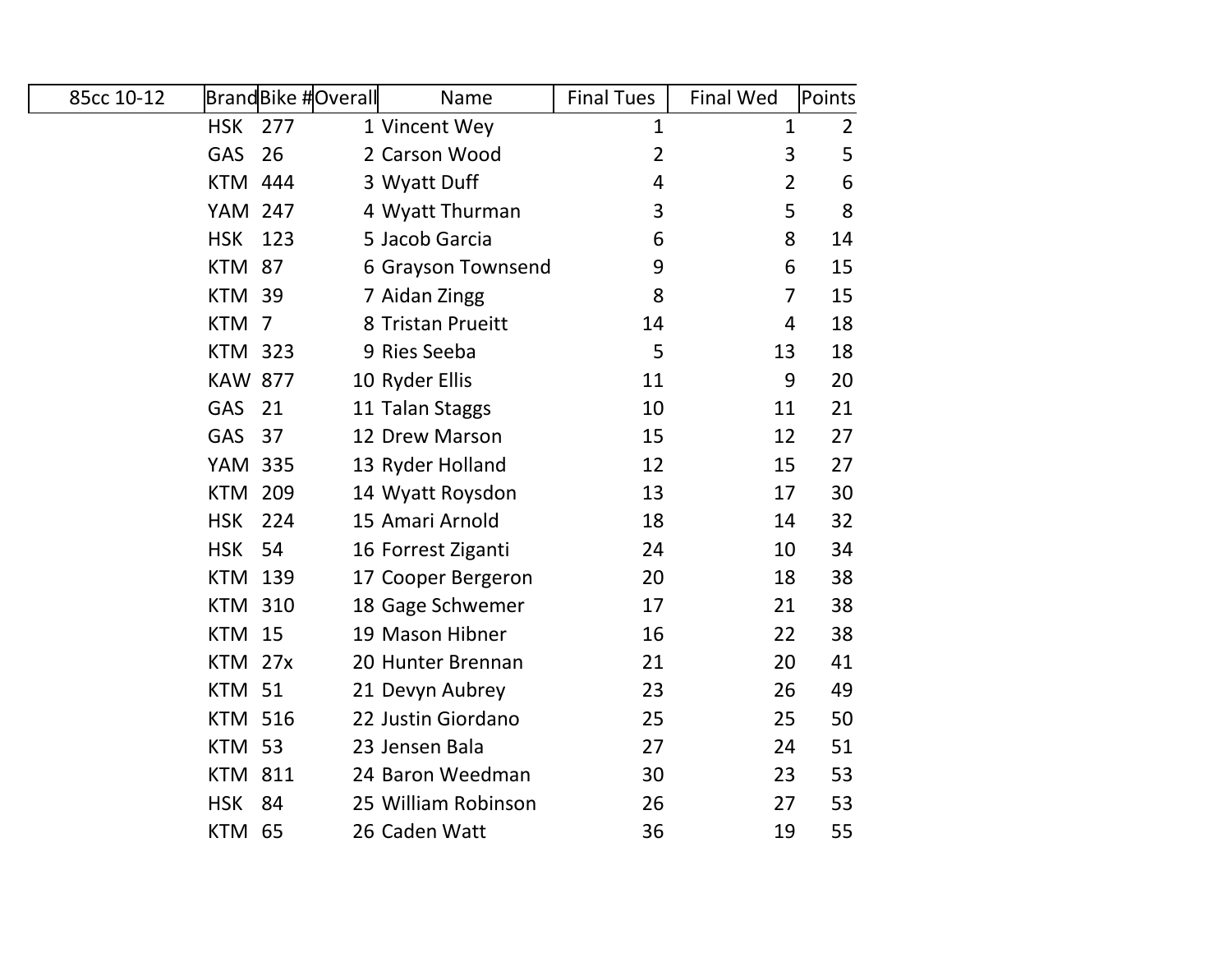|   | <b>KAW 87x</b> |     | 27 Kodiak Lehman    | 29 | 29 | 58  |
|---|----------------|-----|---------------------|----|----|-----|
|   | HSK 142        |     | 28 Rhyder Persel    | 31 | 28 | 59  |
|   | <b>YAM 27</b>  |     | 29 Wyatt Grant      | 32 | 31 | 63  |
|   | KTM 25x        |     | 30 Bobby Hall       | 33 | 33 | 66  |
|   | <b>HSK</b>     | 264 | 31 Finn Markland    | 38 | 30 | 68  |
|   | KTM 95x        |     | 32 Jacob Tilley     | 34 | 36 | 70  |
|   | <b>KTM 128</b> |     | 33 Rune Sterbenz    | 39 | 37 | 76  |
|   | YAM 45         |     | 34 Colt Adams       | 70 | 16 | 86  |
|   | <b>GAS</b>     | 55  | 35 Ryder D' Arrigo  | 7  | 98 | 105 |
|   | KTM            | 227 | 36 Landen Sage      | 19 | 98 | 117 |
|   | <b>HSK</b>     | 205 | 37 Bronx Grundy     | 28 | 98 | 126 |
|   | <b>HSK</b>     | 115 | 38 Braxtyn Mes      | 22 | 98 | 120 |
|   | <b>KTM 871</b> |     | 39 Rocco Teman      | 98 | 32 | 130 |
|   | YAM 223        |     | 40 Ethin Perrault   | 98 | 34 | 132 |
| v | <b>KTM</b>     | 90  | 42 Reegan Cooke     | 98 | 35 | 133 |
|   | <b>GAS</b>     | 96  | 41 Rodrigo Rangel   | 35 | 98 | 133 |
|   | KTM            | 12  | 43 Lucas Jones      | 37 | 98 | 135 |
|   | <b>HSK</b>     | 127 | 44 Landon Schweiger | 98 | 70 | 168 |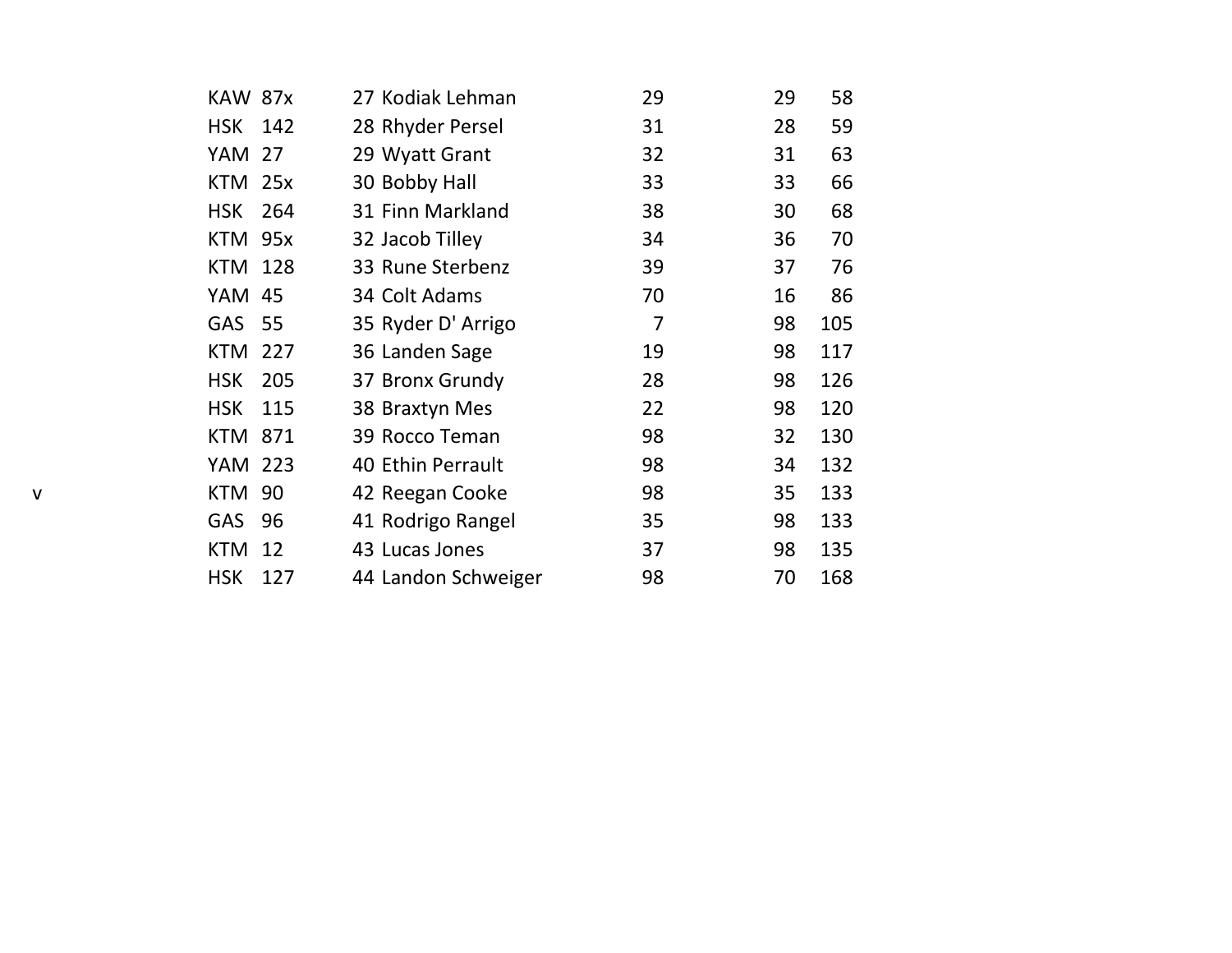| Mini Sr 1 |                | BrandBike #Overall | Name                | <b>Final Tues</b> | <b>Final Wed</b> | Points         |
|-----------|----------------|--------------------|---------------------|-------------------|------------------|----------------|
|           | <b>HSK</b>     | 277                | 1 Vincent Wey       | 1                 | $\mathbf{1}$     | $\overline{2}$ |
|           | <b>GAS</b>     | 62                 | 2 Kelana Humphrey   | 3                 | $\overline{2}$   | 5              |
|           | <b>YAM 177</b> |                    | 3 Kade Johnson      | 2                 | 6                | 8              |
|           | <b>KTM 343</b> |                    | 4 Cole Timboe       | 6                 | 4                | 10             |
|           | <b>GAS</b>     | 26                 | 5 Carson Wood       | 7                 | 5                | 12             |
|           | <b>KTM 150</b> |                    | 6 Chace Lawton      | 8                 | 7                | 15             |
|           | <b>KTM</b>     | 87                 | 7 Grayson Townsend  | 14                | 3                | 17             |
|           | <b>KTM 323</b> |                    | 8 Ries Seeba        | 10                | 8                | 18             |
|           | <b>KTM</b>     | 79                 | 9 Max Shane         | 5                 | 15               | 20             |
|           | <b>HSK</b>     | 66                 | 10 Johnny Cash Webb | 13                | 9                | 22             |
|           | <b>HSK</b>     | 244                | 11 Connor Calnan    | 15                | 11               | 26             |
|           | <b>KTM 618</b> |                    | 12 Tank Sumners     | 16                | 14               | 30             |
|           | <b>GAS</b>     | 21                 | 13 Talan Staggs     | 19                | 16               | 35             |
|           | <b>HSK</b>     | 39x                | 14 Mason Finney     | 12                | 23               | 35             |
|           | <b>KTM 722</b> |                    | 15 Landon Bacon     | 18                | 18               | 36             |
|           | <b>GAS</b>     | 37                 | 16 Drew Marson      | 17                | 21               | 38             |
|           | <b>KTM 310</b> |                    | 17 Gage Schwemer    | 26                | 13               | 39             |
|           | <b>KTM 139</b> |                    | 18 Cooper Bergeron  | 20                | 19               | 39             |
|           | <b>GAS</b>     | 5                  | 19 Lucca Modica     | 25                | 17               | 42             |
|           | <b>HSK</b>     | 125                | 20 Gavin Bentley    | 22                | 20               | 42             |
|           | <b>KTM</b>     | 15                 | 21 Mason Hibner     | 28                | 22               | 50             |
|           | <b>KTM 209</b> |                    | 22 Wyatt Roysdon    | 23                | 31               | 54             |
|           | <b>KTM</b>     | 21                 | 23 Jack Aaron       | 29                | 28               | 57             |
|           | <b>HSK</b>     | 264                | 24 Finn Markland    | 27                | 30               | 57             |
|           | <b>HSK</b>     | 123                | 25 Jacob Garcia     | 9                 | 69               | 78             |
|           | KTM            | - 7                | 26 Tristan Prueitt  | 69                | 10               | 79             |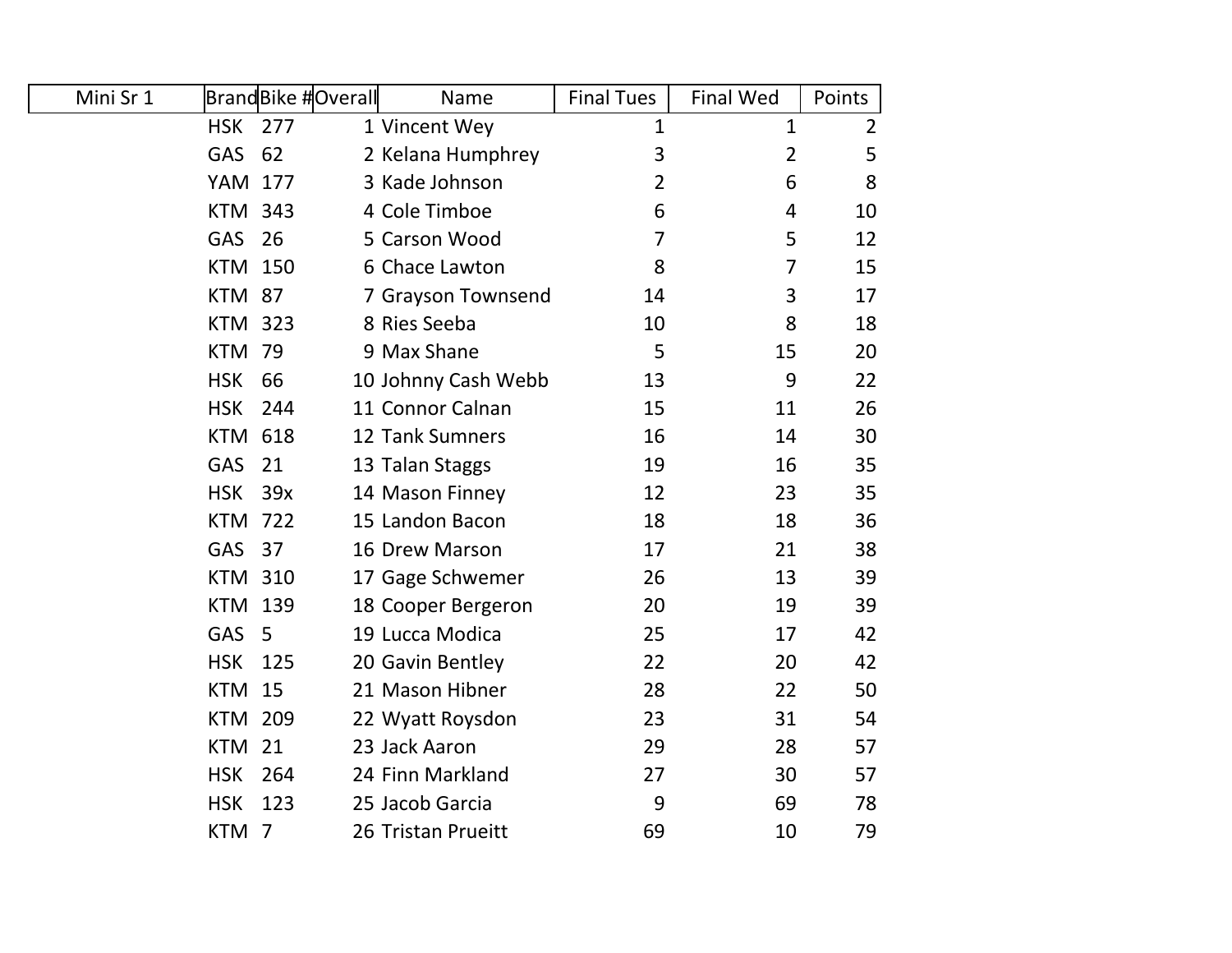| KTM 7x         |      | 27 Kenyon Ortiz         | 69 | 12 | 81  |
|----------------|------|-------------------------|----|----|-----|
| <b>KTM 39</b>  |      | 28 Aidan Zingg          | 21 | 69 | 90  |
| <b>KTM 71</b>  |      | 29 Jace Coy             | 4  | 97 | 101 |
| <b>KTM 99x</b> |      | 30 Lachlan "la La" Turn | 11 | 97 | 108 |
| <b>KTM 522</b> |      | 31 Tyler Price          | 97 | 24 | 121 |
| <b>HSK 224</b> |      | 32 Amari Arnold         | 24 | 97 | 121 |
| <b>KTM 51</b>  |      | 33 Devyn Aubrey         | 97 | 25 | 122 |
| <b>KTM 53</b>  |      | 34 Jensen Bala          | 97 | 26 | 123 |
| <b>KTM 65</b>  |      | 35 Caden Watt           | 97 | 27 | 124 |
| <b>HSK</b>     | 48   | 36 Jack Hill            | 97 | 29 | 126 |
| <b>KAW 87x</b> |      | 37 Kodiak Lehman        | 30 | 97 | 127 |
| <b>KTM 227</b> |      | 38 Landen Sage          | 31 | 97 | 128 |
| GAS 508        |      | 39 Dustyn Davis         | 69 | 97 | 166 |
| YAM 241        |      | 40 Michael Piller       | 69 | 97 | 166 |
| HSK            | 310x | 41 Jacob Sawyer         | 69 | 97 | 166 |
| KTM            | 6    | 42 Davin Cain           | 69 | 97 | 166 |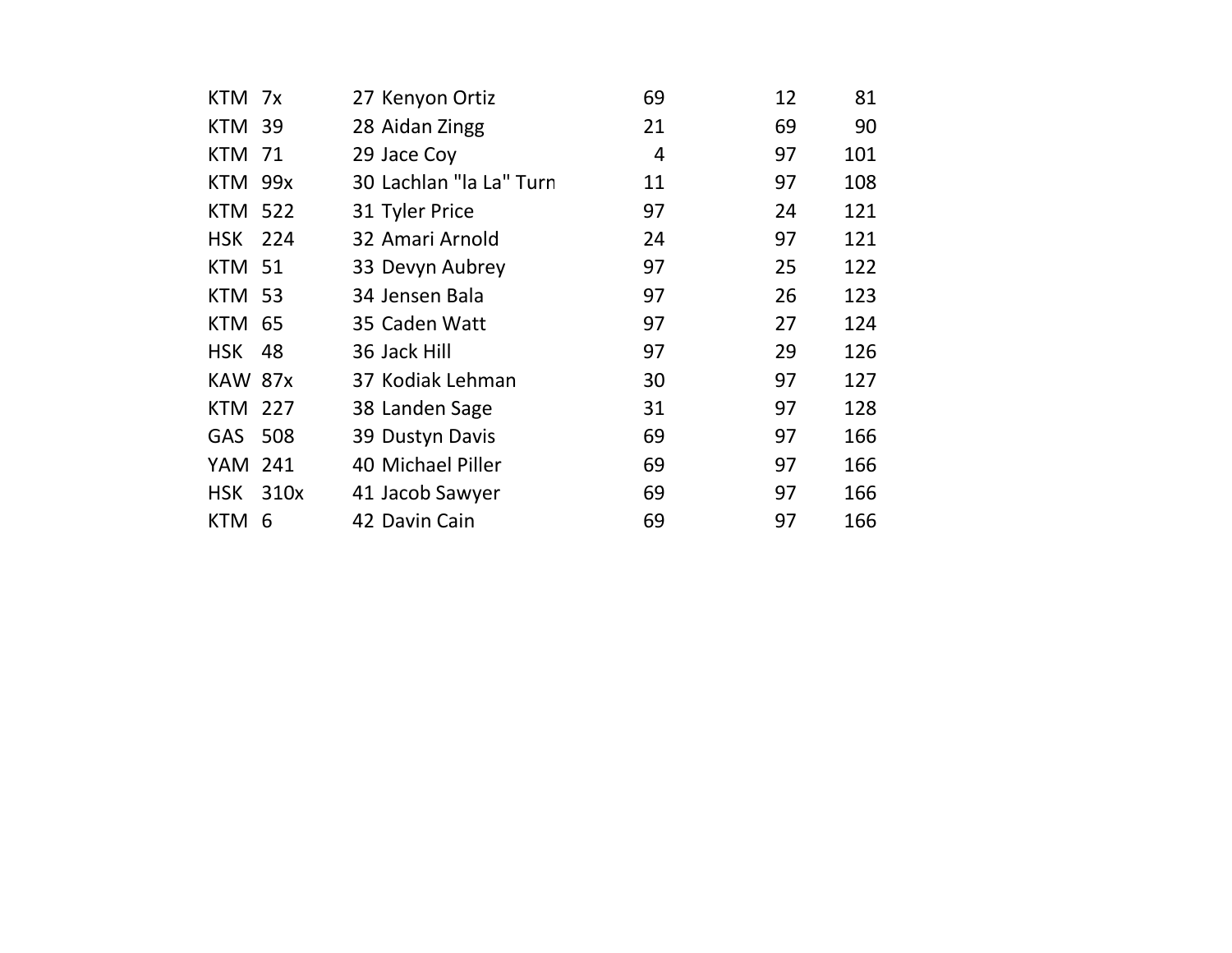| Mini Sr 2 |                | BrandBike #Overall | Name                      | <b>Final Tues</b> | <b>Final Wed</b> | Points |
|-----------|----------------|--------------------|---------------------------|-------------------|------------------|--------|
|           | <b>YAM 177</b> |                    | 1 Kade Johnson            | $\overline{4}$    | $\overline{2}$   | 6      |
|           | <b>HSK</b>     | 277                | 2 Vincent Wey             | $\overline{2}$    | $\overline{4}$   | 6      |
|           | <b>GAS</b>     | 62                 | 3 Kelana Humphrey         | 5                 | 3                | 8      |
|           | <b>KTM 343</b> |                    | 4 Cole Timboe             | 6                 | 5                | 11     |
|           | <b>KTM 150</b> |                    | 5 Chace Lawton            | 3                 | 9                | 12     |
|           | <b>KTM 87</b>  |                    | 6 Grayson Townsend        | 15                | 1                | 16     |
|           | <b>HSK</b>     | 39x                | 7 Mason Finney            | 11                | $\overline{7}$   | 18     |
|           | <b>KTM 323</b> |                    | 8 Ries Seeba              | 9                 | 10               | 19     |
|           | <b>KAW 877</b> |                    | 9 Ryder Ellis             | $\overline{7}$    | 12               | 19     |
|           | KTM 99x        |                    | 10 Lachlan "la La" Turner | 14                | 6                | 20     |
|           | GAS            | 26                 | 11 Carson Wood            | 13                | 8                | 21     |
|           | <b>KTM</b>     | 71                 | 12 Jace Coy               | 10                | 11               | 21     |
|           | <b>KTM 444</b> |                    | 13 Wyatt Duff             | 8                 | 13               | 21     |
|           | <b>KTM 79</b>  |                    | 14 Max Shane              | 1                 | 25               | 26     |
|           | <b>HSK</b>     | 244                | 15 Connor Calnan          | 18                | 14               | 32     |
|           | <b>KTM</b>     | 39                 | 16 Aidan Zingg            | 12                | 20               | 32     |
|           | <b>HSK</b>     | 311                | 17 Benson Trujillo        | 17                | 16               | 33     |
|           | <b>HSK</b>     | $\overline{2}$     | 18 Byron Homan            | 22                | 15               | 37     |
|           | <b>KTM 618</b> |                    | <b>19 Tank Sumners</b>    | 23                | 17               | 40     |
|           | <b>KTM 722</b> |                    | 20 Landon Bacon           | 19                | 23               | 42     |
|           | <b>KTM</b>     | 7x                 | 21 Kenyon Ortiz           | 16                | 30               | 46     |
|           | <b>HSK</b>     | 125                | 22 Gavin Bentley          | 24                | 27               | 51     |
|           | <b>HSK</b>     | 54                 | 23 Forrest Ziganti        | 26                | 28               | 54     |
|           | <b>KTM</b>     | 6                  | 24 Davin Cain             | 25                | 33               | 58     |
|           | <b>HSK</b>     | 264                | 25 Finn Markland          | 28                | 32               | 60     |
|           | <b>KTM 21</b>  |                    | 26 Jack Aaron             | 30                | 31               | 61     |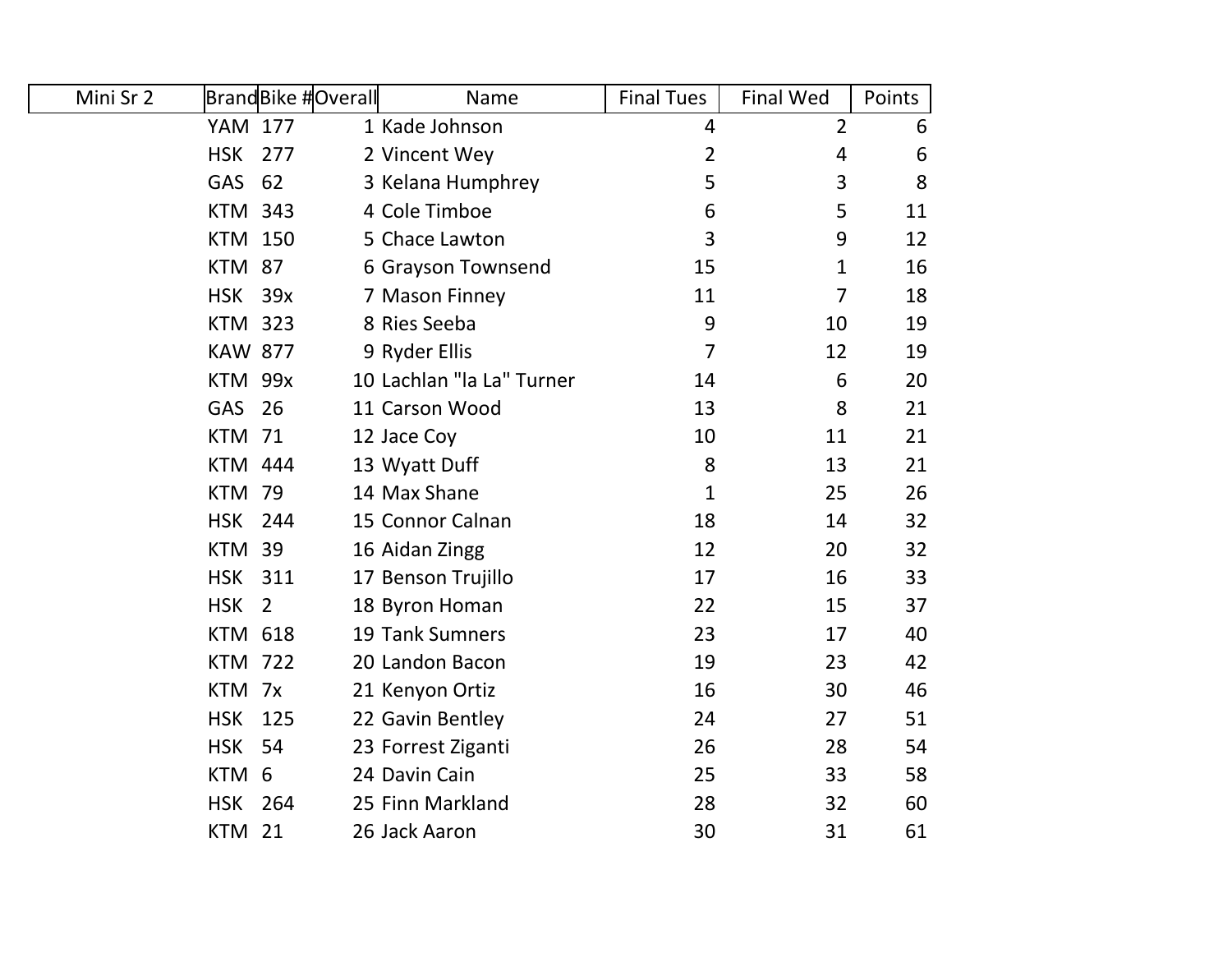| YAM 247          |      | 27 Wyatt Thurman    | 27  | 34  | 61  |
|------------------|------|---------------------|-----|-----|-----|
| <b>KTM 53</b>    |      | 28 Jensen Bala      | 31  | 35  | 66  |
| <b>HSK</b>       | 66   | 29 Johnny Cash Webb | 78  | 18  | 96  |
| <b>HSK</b>       | 310x | 30 Jacob Sawyer     | 20  | 78  | 98  |
| YAM 45           |      | 31 Colt Adams       | 78  | 24  | 102 |
| <b>YAM 241</b>   |      | 32 Michael Piller   | 106 | 19  | 125 |
| GAS <sub>5</sub> |      | 34 Lucca Modica     | 106 | 21  | 127 |
| KTM 130          |      | 33 Kane Ewing       | 21  | 106 | 127 |
| YAM 335          |      | 35 Ryder Holland    | 106 | 22  | 128 |
| <b>KTM</b>       | 15   | 36 Mason Hibner     | 106 | 26  | 132 |
| KTM 139          |      | 38 Cooper Bergeron  | 106 | 29  | 135 |
| <b>KTM 522</b>   |      | 37 Tyler Price      | 29  | 106 | 135 |
| KTM              | 20   | 39 Connor Jones     | 32  | 106 | 138 |
| <b>HSK</b>       | 672  | 40 Ryan Norton      | 33  | 106 | 139 |
| <b>KTM</b>       | 7    | 41 Tristan Prueitt  | 78  | 78  | 156 |
| KTM              | 12   | 42 Brazen Dever     | 78  | 106 | 184 |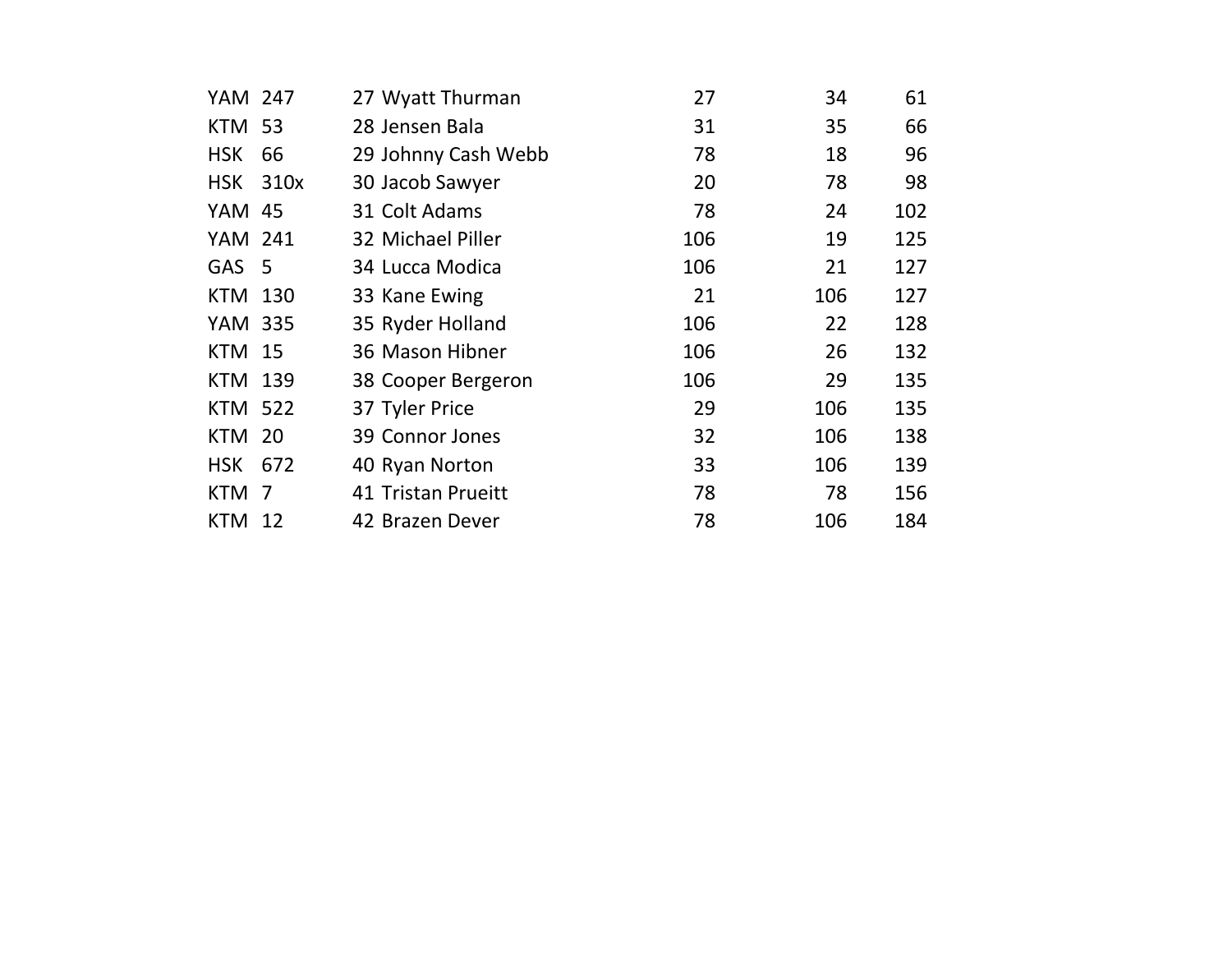| Supermini 1 |                  | <b>BrandBike #Overall</b> | Name                 | Moto 1 Tues Moto 2 Tues Moto 1 Wed |    |                | Moto 2 Wed     | Points |
|-------------|------------------|---------------------------|----------------------|------------------------------------|----|----------------|----------------|--------|
|             | KTM <sub>2</sub> |                           | 1 Jeremy Fappani     | 1                                  | 1  | $\overline{2}$ | 1              | 5      |
|             | GAS 334          |                           | 2 Nathan Abbott      | $\overline{2}$                     | 2  | $\mathbf 1$    | 3              | 8      |
|             | YAM              | 177                       | 3 Kade Johnson       | 5                                  | 3  | 4              | 4              | 16     |
|             | <b>KAW 18</b>    |                           | 4 Landen Gordon      | 3                                  | 11 | 3              | $\overline{2}$ | 19     |
|             | <b>YAM 245</b>   |                           | 5 Kolby Goff         | 6                                  | 7  | 5              | 6              | 24     |
|             | <b>HSK 311</b>   |                           | 6 Benson Trujillo    | 7                                  | 9  | 6              | 5              | 27     |
|             | <b>KTM 150</b>   |                           | 7 Chace Lawton       | 4                                  | 13 | $\overline{7}$ | $\overline{7}$ | 31     |
|             | <b>KTM</b>       | 343                       | 8 Cole Timboe        | 9                                  | 5  | 11             | 8              | 33     |
|             | HSK <sub>2</sub> |                           | 9 Byron Homan        | 10                                 | 8  | 8              | 11             | 37     |
|             | <b>KAW 616</b>   |                           | 10 Kyle Heald        | 14                                 | 4  | 10             | 12             | 40     |
|             | <b>KTM 125</b>   |                           | 11 Bill Hodgson      | 13                                 | 10 | 9              | 9              | 41     |
|             | <b>HSK</b>       | 21                        | 12 Tommy Luera       | 12                                 | 12 | 15             | 13             | 52     |
|             | <b>KTM 618</b>   |                           | 13 Tank Sumners      | 18                                 | 15 | 13             | 10             | 56     |
|             | <b>KTM 130</b>   |                           | 14 Kane Ewing        | 15                                 | 23 | 14             | 14             | 66     |
|             | GAS              | 529                       | 15 Chase O Hara      | 19                                 | 16 | 20             | 17             | 72     |
|             | YAM              | 108                       | 16 Daniel De La Cruz | 23                                 | 17 | 18             | 19             | 77     |
|             | <b>YAM 54</b>    |                           | 17 William White     | 28                                 | 18 | 19             | 21             | 86     |
|             | KTM 00           |                           | 18 Joaquin Olhiser   | 16                                 | 14 | 43             | 15             | 88     |
|             | KTM 43           |                           | 19 Hudson Bletscher  | 27                                 | 20 | 21             | 20             | 88     |
|             | KTM 99x          |                           | 20 Cole Lieberman    | 25                                 | 19 | 25             | 26             | 95     |
|             | <b>KAW 710</b>   |                           | 21 Alexander Gomez   | 24                                 | 24 | 22             | 27             | 97     |
|             | <b>KAW 213</b>   |                           | 22 Calvin Vaara      | 26                                 | 21 | 26             | 25             | 98     |
|             | <b>KTM 551</b>   |                           | 23 Michael Schultz   | 29                                 | 22 | 23             | 24             | 98     |
|             | <b>HSK 46</b>    |                           | 24 Peyton Elliott    | 21                                 | 25 | 17             | 43             | 106    |
|             | KTM 7            |                           | 25 Tristan Prueitt   | 17                                 | 71 | 12             | 16             | 116    |
|             | GAS 8            |                           | 26 Jack Shay         | 22                                 | 71 | 16             | 18             | 127    |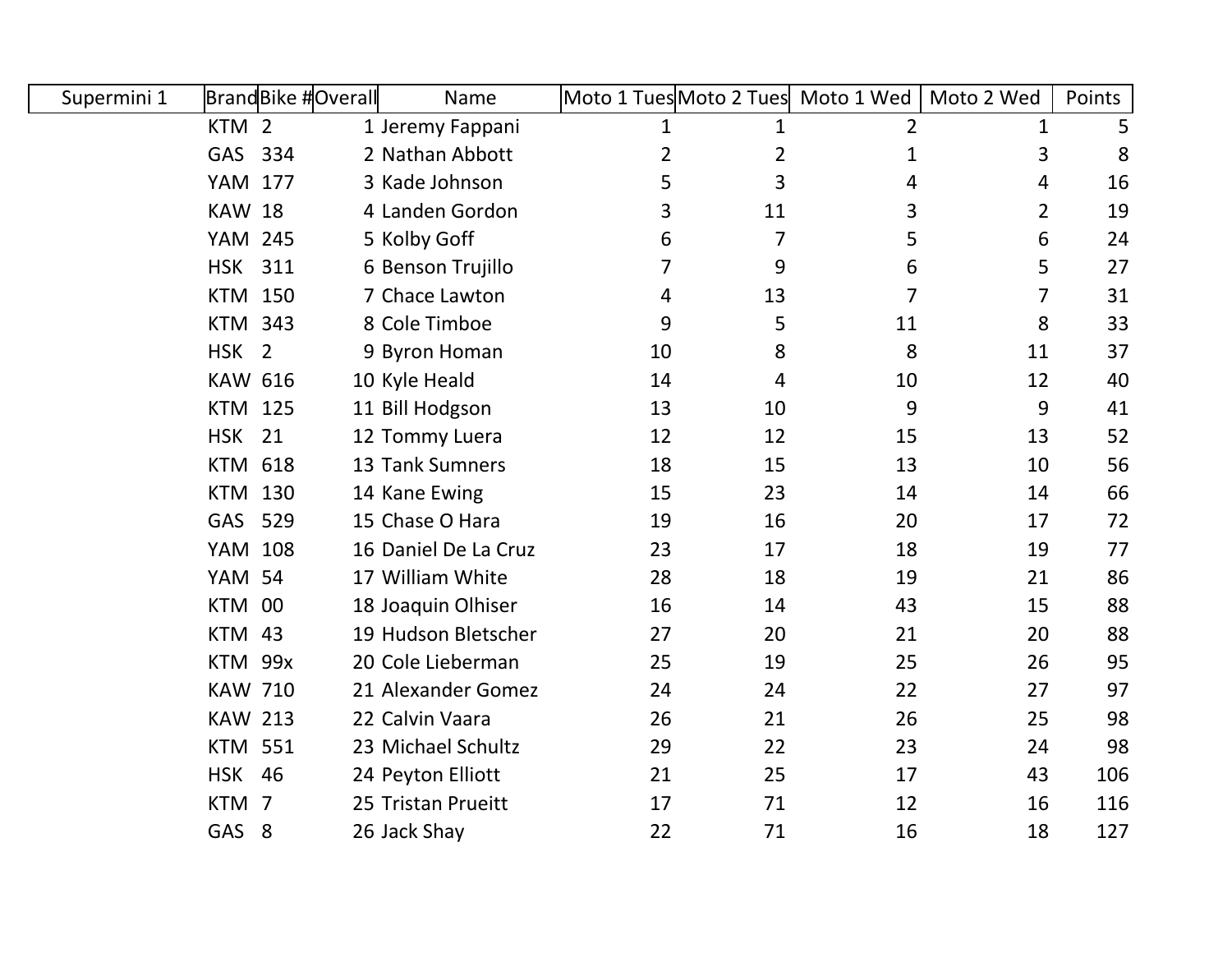| <b>KAW 318</b> | 27 Timothy Storm  | 30 | 71 | 27 | 28 | 156 |
|----------------|-------------------|----|----|----|----|-----|
| HSK 211        | 28 Wyatt Bass     | 8  | 6  | 71 | 71 | 156 |
| <b>KTM 57</b>  | 29 Lucas Webb     | 71 | 71 | 24 | 23 | 189 |
| GAS 508        | 30 Dustyn Davis   | 11 | 71 | 71 | 71 | 224 |
| <b>KTM 459</b> | 31 Landon De Vall | 20 | 71 | 71 | 71 | 233 |
| HSK 672        | 32 Ryan Norton    | 71 | 71 | 71 | 22 | 235 |
| <b>YAM 241</b> | 33 Michael Piller | 71 | 71 | 43 | 71 | 256 |